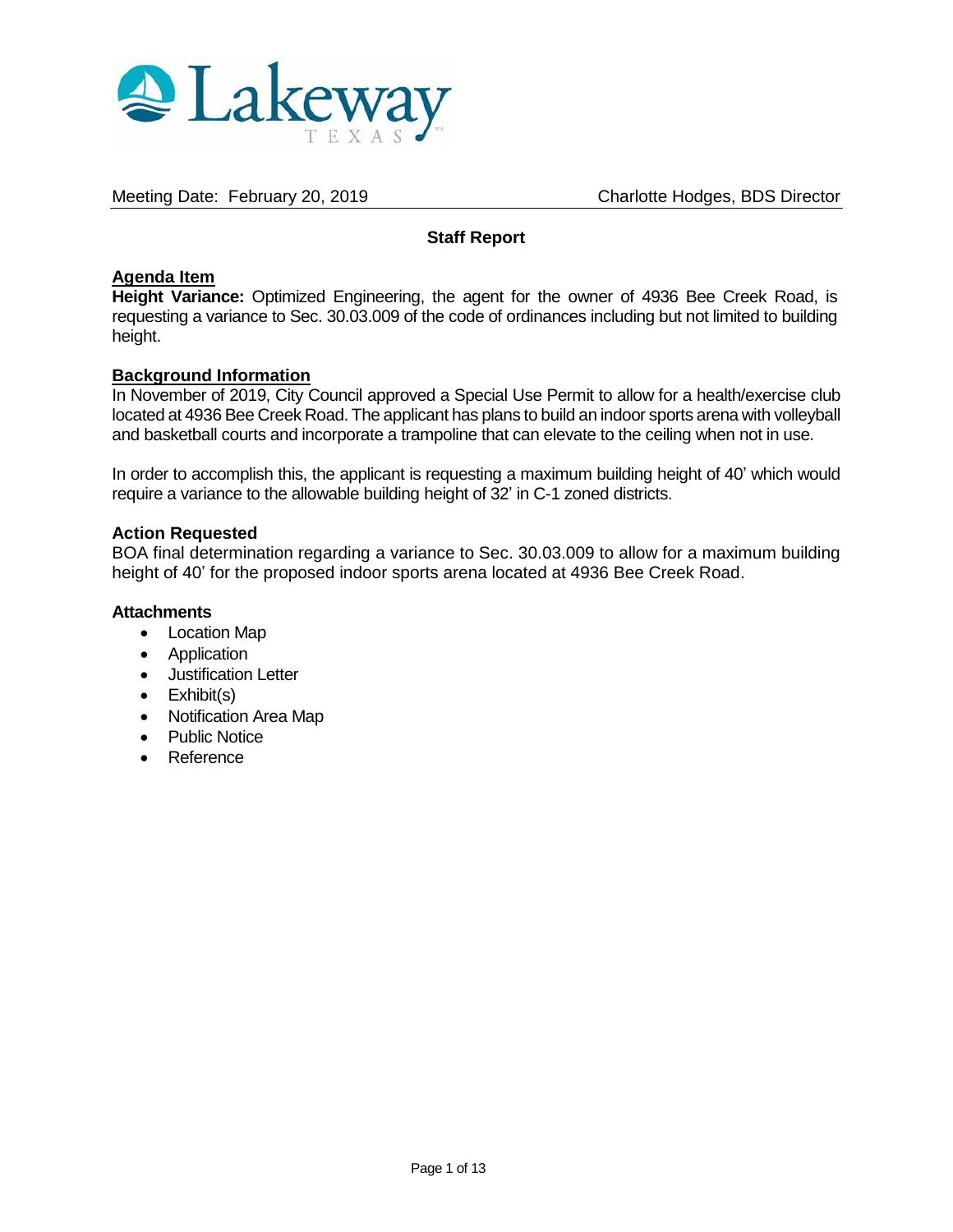# 4936 BEE CREEK RD

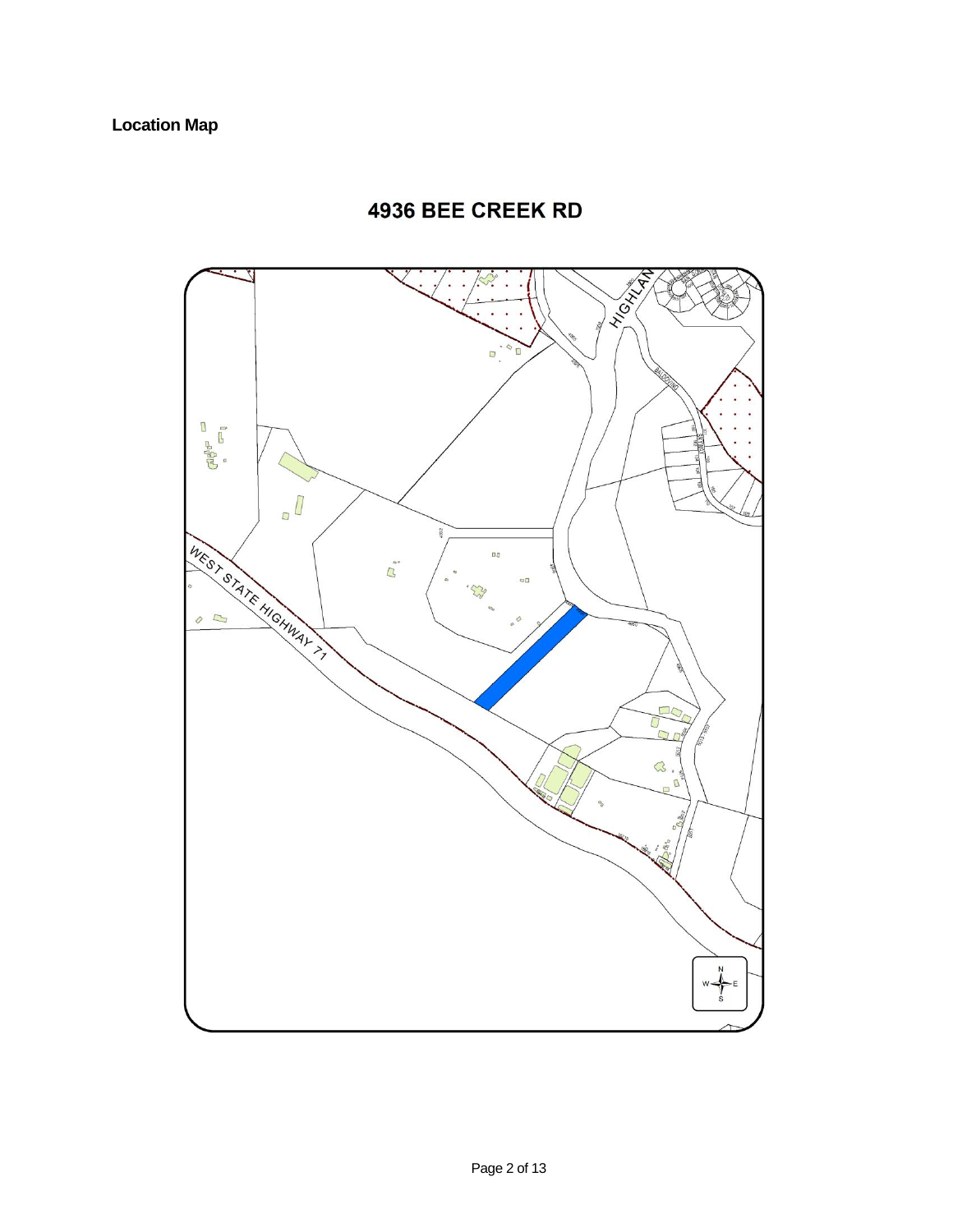**Application** 



 $Xv^u$ **Building & Development Services** 1102 Lohmans Crossing, Lakeway, TX 78734 Phone: (512) 314-7540 Fax: (512) 314-7541 www.lakeway-tx.gov

**SIGN** 

# **APPLICATION FOR VARIANCE**

(CHECK ONE & INCLUDE SUPPORTING MATERIAL ON CHECKLIST)

ZONING

**DEVELOPMENT** 

**BUILDING** 

(For City Her Overs)

**ACREAGE OF SITE: ADDRESS OF PROPERTY:** 3.00 Acres 4936 Bee Creek Rd., Spicewood, Texas 78669 LEGAL DESCRIPTION (SUBDIVISION, SECTION, LOT NUMBER): ABS 2123 SUR 85 Rusk Transport Co. ACR 3.00 PROPERTY OWNER: **CONTACT NAME: TELEPHONE:** E-MAIL travis@optimizedeng.com **Ellis Oglesby Travis Robinson** 512-887-3191 **ZIP CODE MAILING ADDRESS: STATE** CITY: 78640 ТX 1501 Bunton Creek Rd. Ste. 106 Kyle **PROJECT ENGINEER FIRM: CONTACT NAME:** TELEPHONE: E-MAIL 512-887-3191 travis@optimizedeng.com Optimized Engineering Travis Robinson **ZIP CODE** STATE **MAILING ADDRESS:** CITY: 1501 Bunton Creek Rd. Ste. 106 Kyle **TX** 78640 PROJECT FOR WHICH VARIANCE IS SOUGHT: APPLICABLE SECTION/SUBSECTION OF ORDINANCE: 30.03.009(i) Old Bee Creek Road **SPECIFIC USE OF THE PROPERTY: EXISTING USES OF ADJACENT PROPERTIES:** Middle School, Stables, Commercial **Multipurpose Recreational Facility** 

|                                                                                                                                                                                                                    | LOW CH L OPE OUT U                   |
|--------------------------------------------------------------------------------------------------------------------------------------------------------------------------------------------------------------------|--------------------------------------|
| SUBMITTAL VERIFICATION/INSPECTION AUTHORIZATION:<br>That I, as owner or duly authorized officer of the property hereinafter                                                                                        | PERMIT NUMBER:<br># 10001768         |
| referenced, do hereby execute this document, acknowledge the above<br>statements to be true and accurate to the best of knowledge, and<br>understand that knowing and willful falsification of information will    | <b>AMOUNT RECEIVED:</b>              |
| result in rejection of my application and may be subject to criminal<br>prosecution. I have received, read and understand the terms and<br>conditions of this request, and agree to compliance with all applicable | <b>NOTES:</b>                        |
| codes and ordinances of the City. I authorize the City or their<br>representatives to visit and inspect the property for which this<br>application is being submitted,<br><b>APPLICANT SIGNATURE</b>               | OF LAKER<br>$OCT = 8$ 2013           |
| Ellis Oglesby<br>PRINTED NAME<br>DATE                                                                                                                                                                              | <b>BUILDING &amp;</b><br>DEVELOPMENT |
|                                                                                                                                                                                                                    |                                      |
|                                                                                                                                                                                                                    |                                      |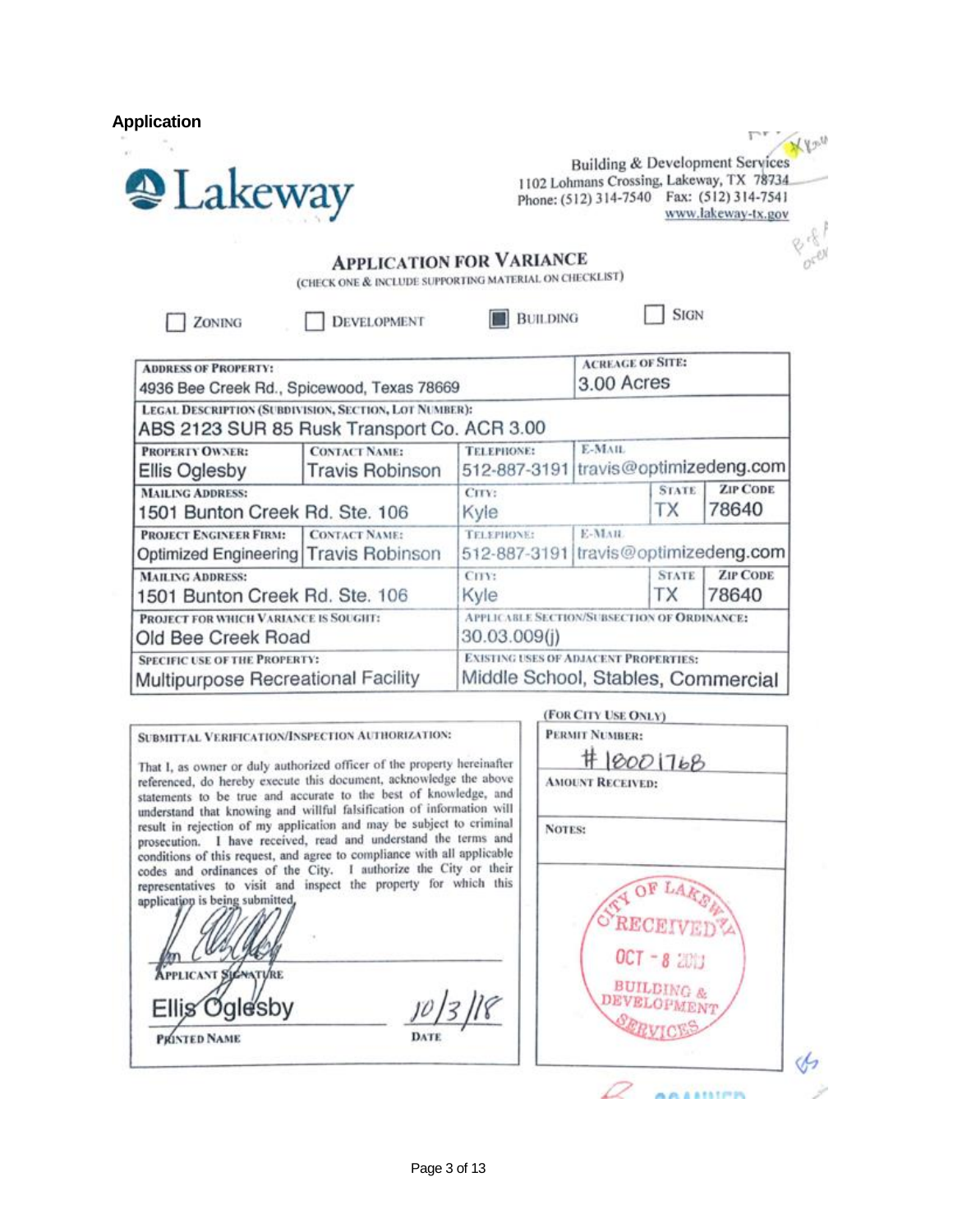**Letter of Justification** 



1501 Bunton Creek Rd. Suite #106 Kyle, TX 78640 512.887.3191 **TBPE FIRM F-15307** 

September 24, 2018

Paul Duncan, PE City Engineer, City of Lakeway 1102 Lohmans Crossing Lakeway, TX 78734

RE: Old Bee Creek Road Recreational Facility - Building Height Mr. Duncan,

The above-mentioned project is being considered by a developer to build an indoor sports arena with volleyball & basketball courts. Another aspect of the design is to incorporate a trampoline which can elevate to the ceiling when not in use. In order to make this fit within the building, the maximum building height needs to be 40' tall.

The property is currently zoned C-1 which has a maximum height limit of the 32' according to City of Lakeway Code Section 30.03.009 (j). The property owner is seeking a variance to this code in order to allow for a 40' maximum building height above the highest natural grade under the slab.

Please contact me for any further questions.

Best Regards,

Frais A Robin

Travis A. Robinson, P.E. **Principal Engineer**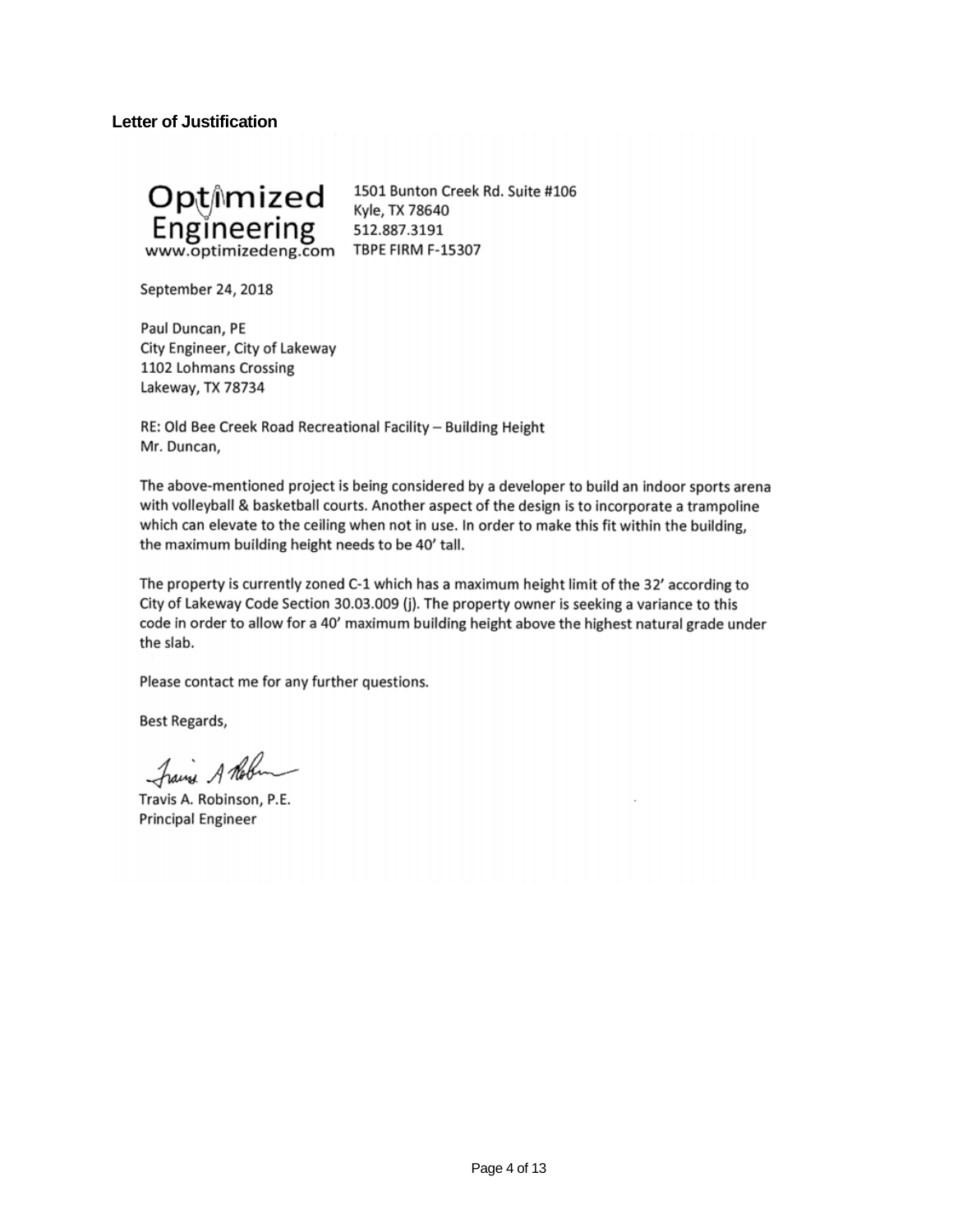**Exhibit(s)**

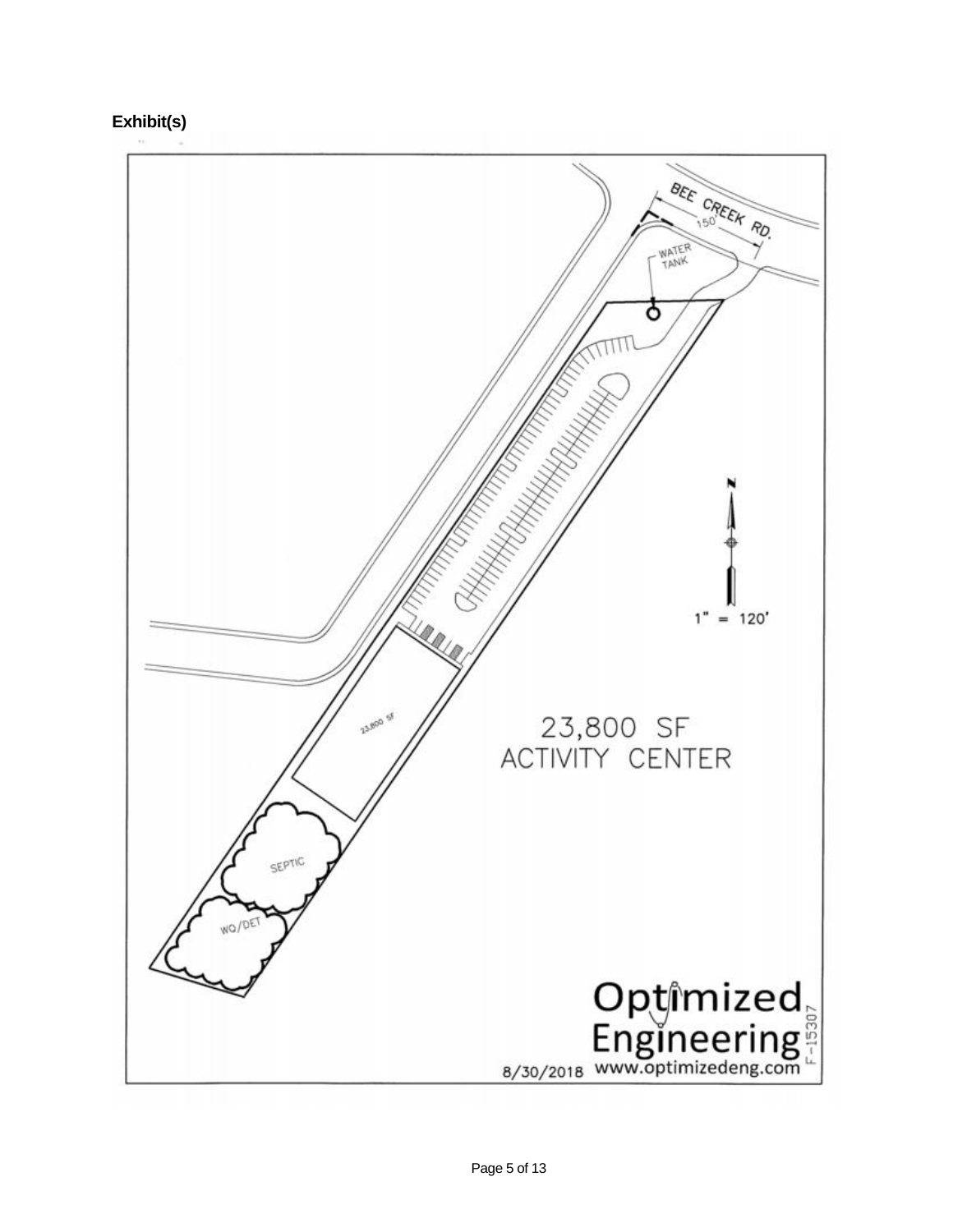# **4936 BEE CREEK RD**

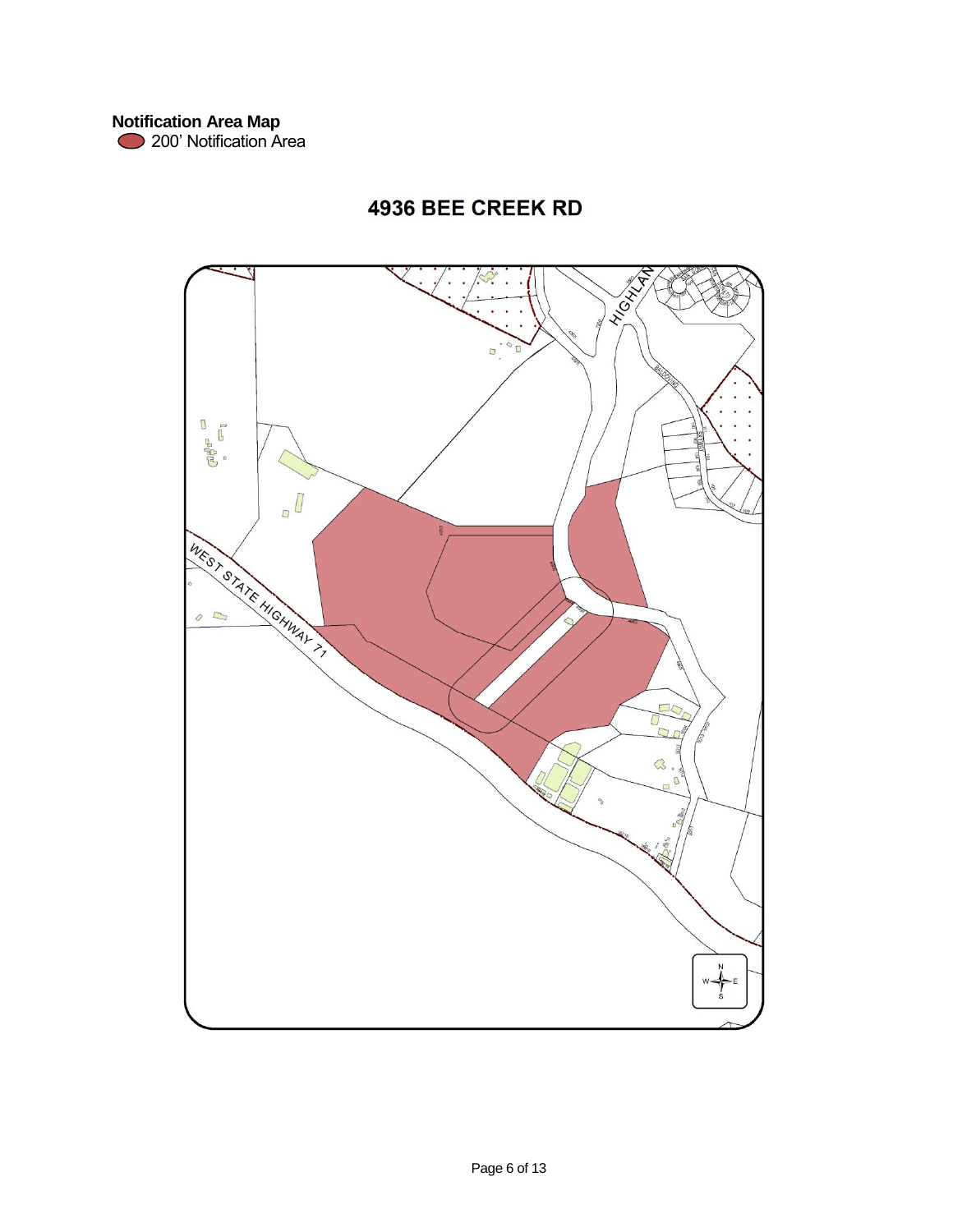# For Publication in the Austin American Statesman, February 4

# **NOTICE OF PUBLIC HEARING CITY OF LAKEWAY BOARD OF ADJUSTMENT**

Notice is hereby given that a public hearing will be held by the Board of Adjustment on February 20, 2019 at 3:00 PM in the City Hall located at 1102 Lohmans Crossing Road, City of Lakeway, Texas, at which time all persons wishing to do so will be allowed to speak for or against the following:

Optimized Engineering, the agent for the owner of 4936 Bee Creek Road, is requesting a variance to Sec. 30.03.009 of the code of ordinances including but not limited to building height.

day of  $\sqrt{a}$ Lansiary ATTEST: Attested to this the **Charlotte Hodges** 

**BDS** Director

CERTIFICATE: I certify this notice of public hearing was posted on the bulletin boards of the City of Lakeway, Texas on this the  $\sqrt[3]{\frac{1}{2}}$  day of  $\sqrt{2\pi}\sqrt{2\pi/3}$ , 20/7.

Erin Carr Office Manager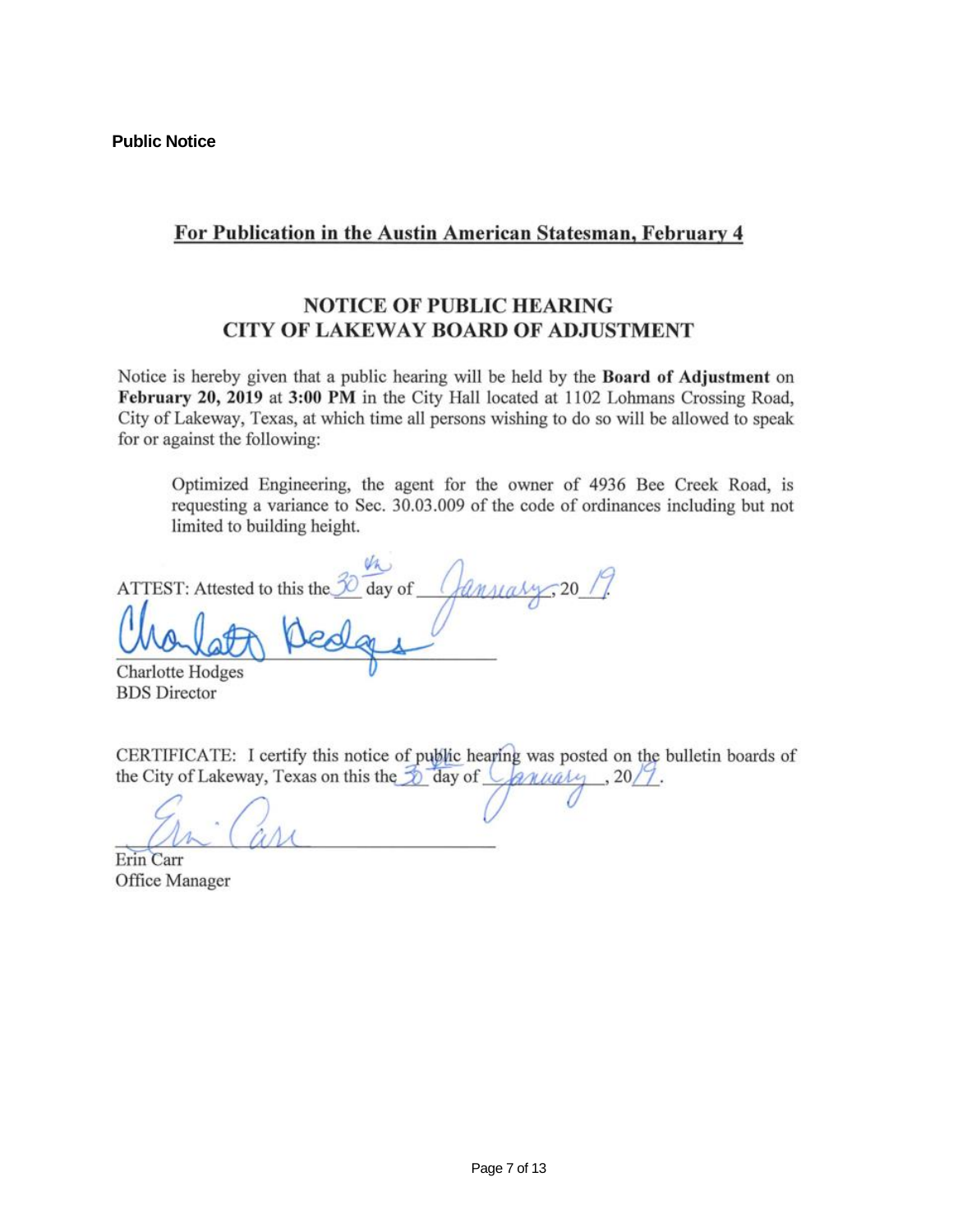#### **Reference**

# **Sec. 30.03.009 District C-1 (Office/Retail)**

(a) Purpose. This district is intended to provide sites for business and professional office uses and for retail shopping facilities providing goods and services. The site should also contain adequate space for required off-street parking and for buffering from residential districts. (Ordinance 2003-09-15-1, sec. 3.09, adopted 9/15/03)

(b) Permitted uses. The following types of businesses are permitted by right within C-1 districts.

> (1) Professional offices, such as accountants, architects, attorneys, engineers, brokers, consultants, insurance agents, real estate agents, travel agents, administrative offices, and other such offices not listed above as may be approved by the city council; and

(2) Accessory structures and uses to any of the foregoing uses.

(c) Conditional uses. The following types of businesses are permitted by right within C-1 districts unless the use is proposed for property that abuts property zoned for residential or school use or the building in which the use will operate is less than 300 feet from property zoned for residential or school use, in which case the use is subject to city council's approval of a special use permit pursuant to [article 30.05.](http://z2codes.franklinlegal.net/franklin/DocViewer.jsp?docid=97&z2collection=lakeway#JD_30.05)

> (1) Medical offices, such as physicians, dentists, physical rehabilitation facilities, and other such medical offices not listed above as may be approved by the city council;

> (2) Retail and service businesses, such as restaurants, grocery stores, bakeries, catering services, ceramic/pottery shops, hardware stores, movie theaters, drugstores, financial institutions, general retail sales, antique shops, art galleries, personal services, beauty salons, barbershops, travel agencies, florists, laundry and dry cleaning, child-care facilities, health/exercise clubs, funeral homes, nonvehicle consumer repair services, and other such businesses not listed above as may be approved by the city council; and

(3) Accessory structures and uses to any of the foregoing uses.

(d) Special uses. The following types of businesses may be permitted within C-1 districts subject to the city council's approval of a special use permit pursuant to article [30.05.](http://z2codes.franklinlegal.net/franklin/DocViewer.jsp?docid=97&z2collection=lakeway#JD_30.05)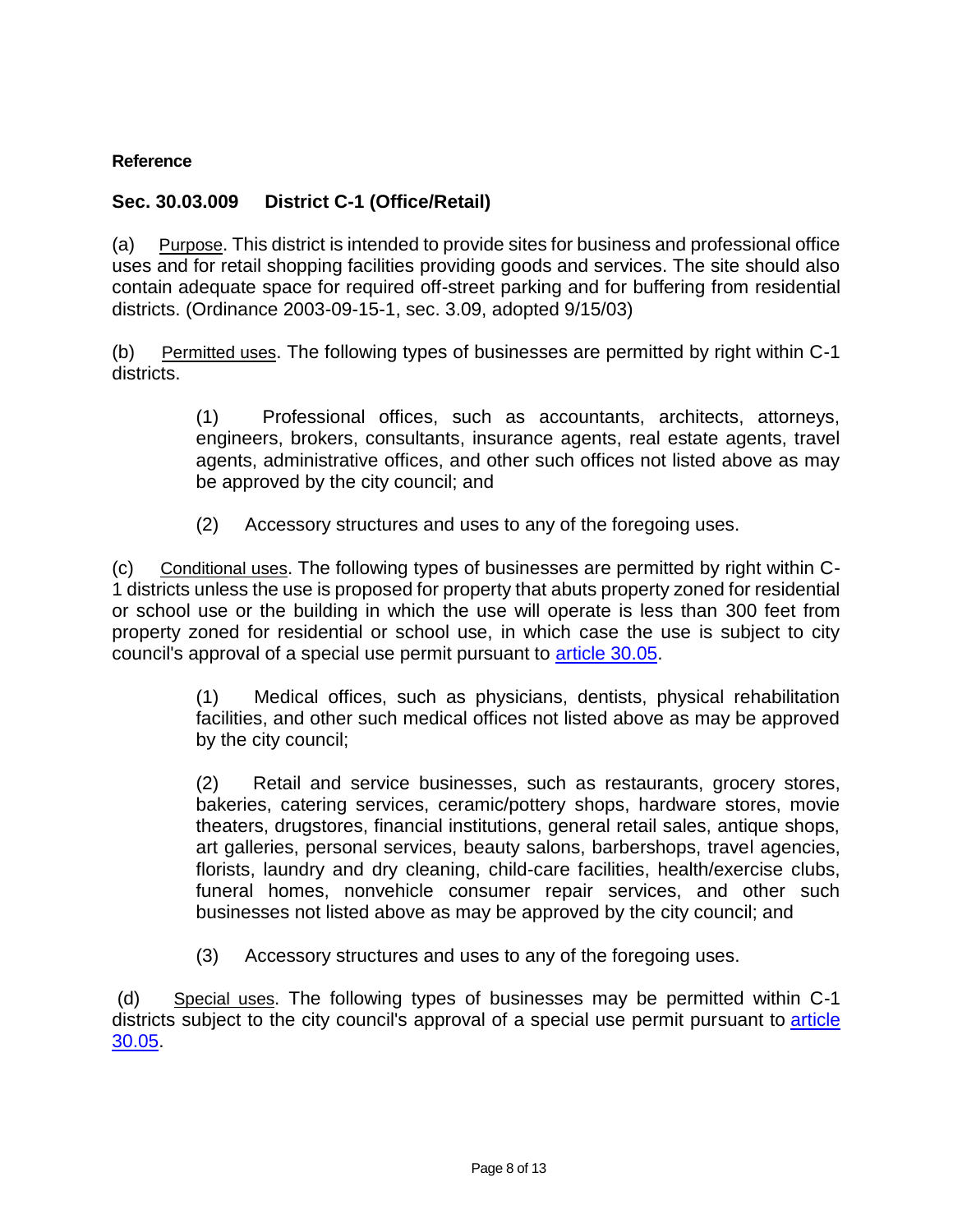(1) Arcades, auto/truck washing facilities, bowling alleys, cemeteries, convenience stores, fast food restaurants, private clubs/lodges, radio or TV stations, service stations, gas stations, miniature golf facilities, batting cages, entertainment centers, vehicle rental facilities, moving truck rental facilities, liquor stores, convalescent homes, nursing homes, assisted living, and addiction rehabilitation facilities.

- (2) Commercial wireless communications systems.
- (3) Any use which includes drive-through facilities.
- (4) Storage facilities, provided all of the following conditions are met.

(A) The proposed storage facility replaces an existing nonconforming use that has a substantial relationship to the proposed project.

(B) The architecture and landscaping of the proposed development complies with established standards for typical office building construction, and architectural and landscaping plans are submitted for review and approval with the special use permit application.

(C) Access to individual storage units is internal and individual unit doors are not visible from outside the building.

## (e) Prohibited uses and structures.

- (1) Any activity which produces nuisances as described herein.
- (2) Any structure which exceeds 100,000 square feet.

(3) Any single business entity or commonly controlled business (including their affiliates or subsidiaries) which have multiple structures or multiple-story buildings containing an aggregate of more than 100,000 square feet of inside and outside sales or displays.

(4) Any attempt to circumvent the intent of this chapter by splitting the structures or using multi-story buildings will not be permitted.

## (f) Minimum lot dimensions.

|                     | <b>Organized Sewer</b> | <b>Private Sewerage Facility</b> |  |
|---------------------|------------------------|----------------------------------|--|
| Minimum area:       | 1 acre                 | 1 acre                           |  |
| Depth $(min. ft.):$ | 200                    | 200                              |  |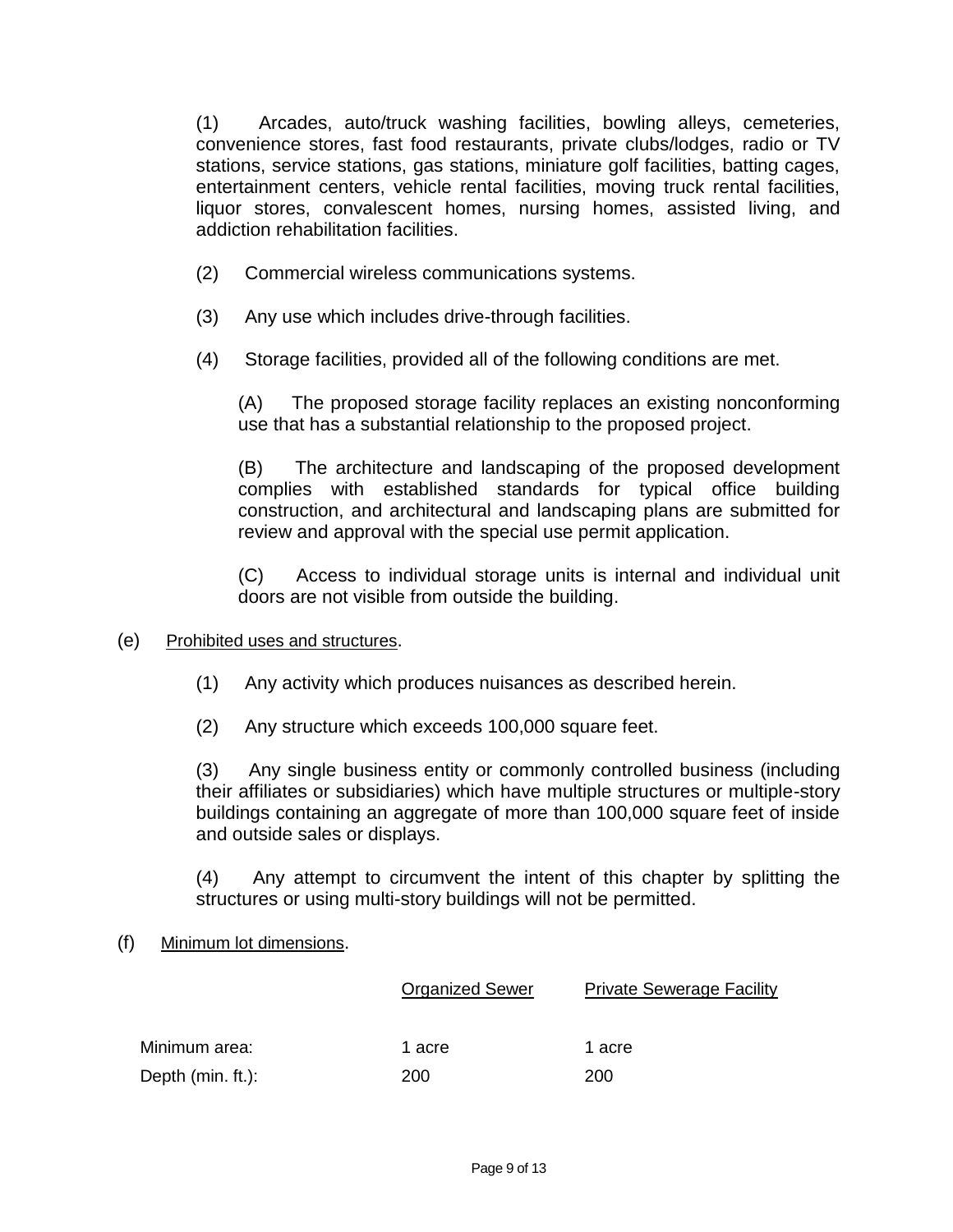| Width (min. ft.):                  | 50  | 150 |
|------------------------------------|-----|-----|
| Width of lot at street (min. ft.): | 50. | 50  |

Lot coverage (max. percentage): See development ordinance.

# (g) Minimum building setbacks.

|                                                                                                            | Building footprint (sq. ft.), organized sewer or private<br>facility when abutting a residential area: |                          |  |
|------------------------------------------------------------------------------------------------------------|--------------------------------------------------------------------------------------------------------|--------------------------|--|
|                                                                                                            | 0 - 50,000 sq. ft.                                                                                     | 50,000 - 100,000 sq. ft. |  |
| $Street(s)$ (ft.):                                                                                         | 40                                                                                                     | 40                       |  |
| Side $(ft.)$ :                                                                                             | 25                                                                                                     | 100                      |  |
| Rear (ft.):                                                                                                | 40                                                                                                     | 100                      |  |
| Building footprint (sq. ft.), organized sewer or private<br>facility when abutting a nonresidential usage: |                                                                                                        |                          |  |
|                                                                                                            | 0 - 50,000 sq. ft.                                                                                     | 50,000 - 100,000 sq. ft. |  |
| Street(s):                                                                                                 | 40                                                                                                     | 40                       |  |
| Side:                                                                                                      | 10 (25 golf course)                                                                                    | 50                       |  |
| Rear:                                                                                                      | 40                                                                                                     | 50                       |  |
|                                                                                                            |                                                                                                        |                          |  |

# (h) Minimum landscaped buffer zones (refer to development ordinance).

# When abutting a:

|                  | <b>Residential area:</b> | Nonresidential usage: |
|------------------|--------------------------|-----------------------|
| Street(s) (ft.): | 5                        | 5                     |
| Side (ft.):      | 20                       | 5                     |
| Rear (ft.):      | 25                       | 5                     |

(i) Noise abatement. Noise abatement walls may be required for:

(1) Special uses.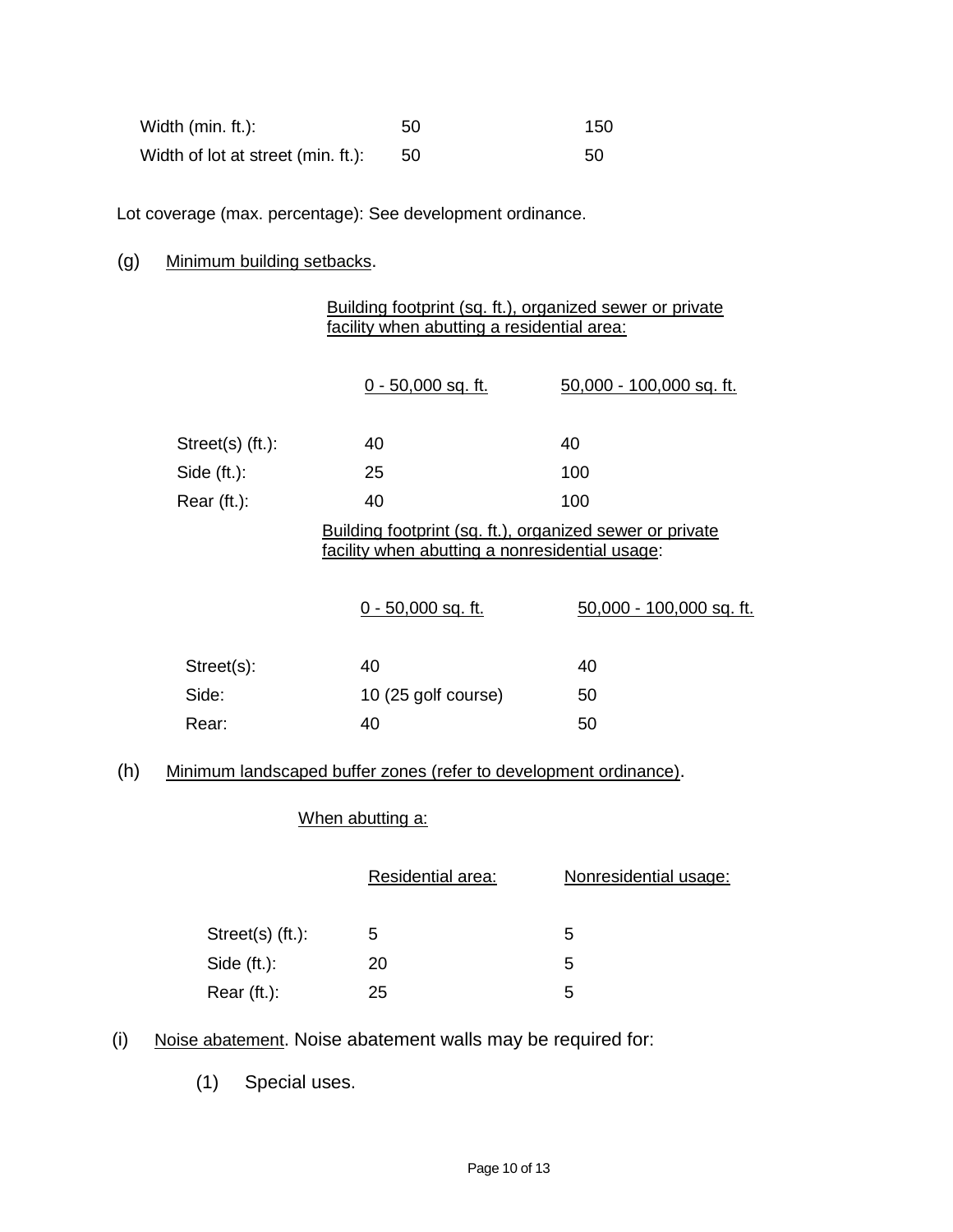(2) Properties abutting residential uses.

**(j) Maximum height. No part of any structure within this district, except for chimneys, attic ventilators and plumbing vent stacks, may exceed 32 feet in height above the highest natural grade under the slab. (Ordinance 2011-04-18-06, rev. 3 (ex. B (9)), adopted 4/18/11)**

# **Sec. 30.07.161 Requirements**

(a) Variances may be granted only when in harmony with the general purposes and intent of this chapter so that public health, safety and welfare may be secured and substantial justice done.

(b) Pecuniary hardship to the owner or developer, standing alone, shall not be deemed to constitute undue hardship.

(c) No variance shall be granted if it would provide the applicant with any special privileges not enjoyed by owners of other similarly situated property with similarly timed development.

(d) Variances to the provisions of this chapter may be granted if the variance meets all of the following requirements:

> (1) A special individual reason makes the strict application of this chapter impractical.

> (2) There are special circumstances or conditions affecting the land involved such that the strict application of the provisions of this chapter would deprive the applicant of the reasonable use of his land.

> (3) The applicant will incur specific hardships should the variance not be granted.

> (4) The modification is in conformity with the intent and purpose of this chapter.

> (5) The granting of the variance will not be detrimental to the public health, safety, or welfare, convenience or injurious to the property in the area.

> (6) The granting of the variance will not create the probability of harmful environmental consequences.

(7) The variance will not negatively impact traffic conditions.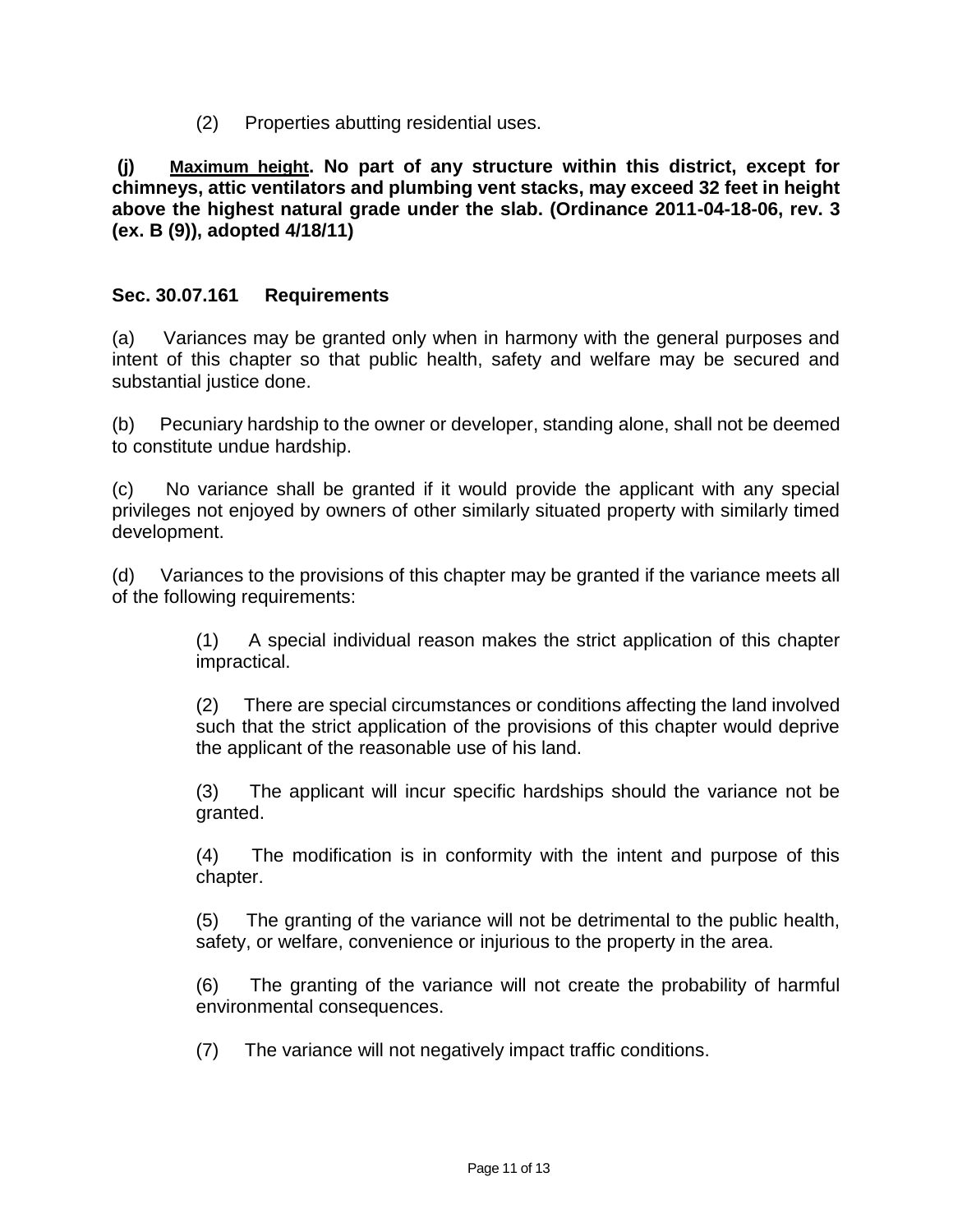(8) The granting of the variance will not have the effect of preventing the orderly development of other land in the area in accordance with the provisions of this chapter.

(e) Approval authority. All variances to the provisions of this chapter shall be granted by the board of adjustment. A recommendation from an administrative official may be requested by the board.

# (f) Approval procedures.

(1) All requests for variances shall be made in writing to the code official. The request shall state the specific portion(s) of this chapter with which the proposed development will not comply and shall provide a detailed discussion as to why the applicant wishes to deviate from this chapter. The request should be accompanied by supportive materials as requested by the code official.

(2) The code official will review the requests for completeness and prepare a report for the board of adjustment. In making this report, the code official shall address the nature of the proposed use of the land involved, existing uses of land in the vicinity and the probable effect of such variance upon traffic conditions and upon the public health, safety, convenience, and welfare in the vicinity. The code official may forward the application to the city engineer for review and comment.

(3) The board of adjustment shall then review the request, hold a public hearing and make a final determination. The board may request a recommendation from an administrative official. The board may authorize a variance from these regulations when, in its opinion, undue hardship will result from requiring strict compliance.

(4) After a determination has been made, the code official will provide the applicant with a letter stating the determination and noting any conditions for approval, if applicable.

## (g) Notice.

(1) Public notices are required for variance applications. Written notice of all relevant board of adjustment hearings shall be given to the owners of all real property located within 200 feet in all directions of the property that is the subject of the hearing. Notice shall be given not less than ten (10) days prior to the date of the first hearing either by personal service or by depositing a copy of the notice in the mail addressed to each owner at his address shown on the last approved city tax roll, with postage pre-paid.

(2) Such notice shall state the purpose, date, time, and place of the hearing and shall contain a brief description of the variance including its nature, scope,